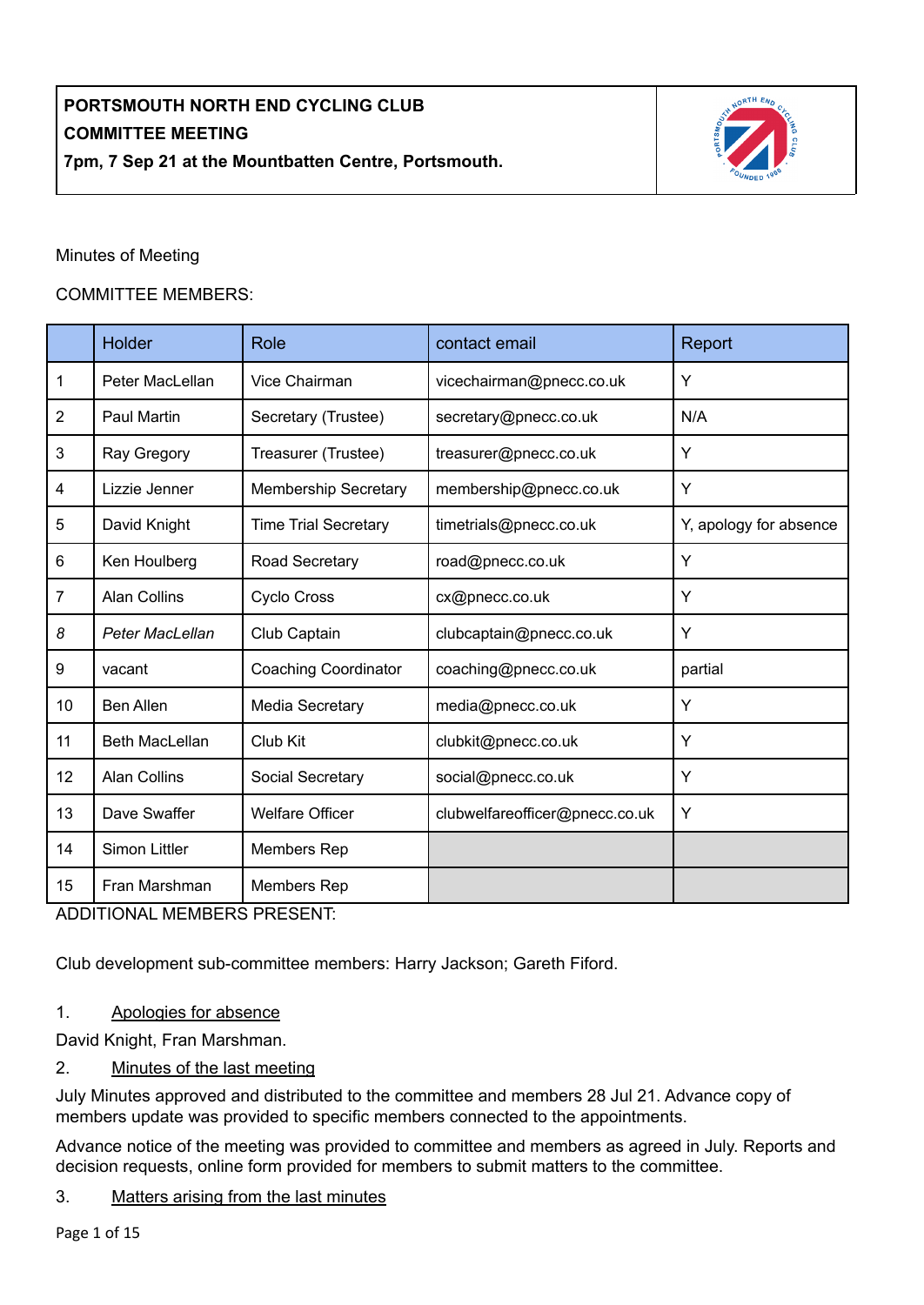

**7pm, 7 Sep 21 at the Mountbatten Centre, Portsmouth.**

a. An online form has been created to enable members to raise questions. This will result in a link for Committee members to see in advance of the meeting.

b. Ken had yet to engage with Paul Quinn. It will be pointed out that PNE riders will abide by the Highway Code.

### 4. Correspondence

- a. Rider running red light, reported via FB. More information was asked for
- b. BC South AGM, post transition Lizzie will refer BC South Matters to Ken as the focal point.

### 5. Club level appointment in the last period / in progress

a. Volunteer coordinator (vacant at Club level) - Publish TORs to members.

b. Road Race Organiser - Ken Houlberg is interim whilst Mark Williams's successor is appointed.

c. Social Secretary Succession - Carl Benfield will be assisting Alan Collins and is interested to take on this role.

d. Secretary - Publish TORs to members, updated as required, seek successor for Paul Martin.

### 6. Matters arising from Committee Members' reports (circulated in advance)

a. Treasurer

Estimated year ending 31 Dec 21 balance is £5,700, up £1,400 compared to 2019, pre-pandemic. A plan for 2022 is to be prepared.

Isle of Wight ride tcosts are all now covered, cancelled placed that could be filled refunded.

b. Membership Secretary

BC Membership Manager tool now in transition to replace the legacy system for 2021 renewals. Tool is free, BC are supporting. Comms to members to be prepared and sent.

c. Time Trials Secretary

A short meeting is to be held with regular riders / volunteers re plans for 2022. Dave Knight has created a TT Whatsapp group, currently with 6 members.

### d. Road Secretary

For 2022 the aim is to diversify the categories of PNE riders. Megan Johnson has been awarded a podium jersey; there are now two left.

e. Cyclo Cross

The Cyclo Cross season is about to start. Alan Collins and Rob Ford are signed up to Wessex League Events

f. Track Secretary

Nothing to report.

g. Club Captain

Peter MacLellan is willing to step aside if someone else wishes to take the role on.

h. Coaching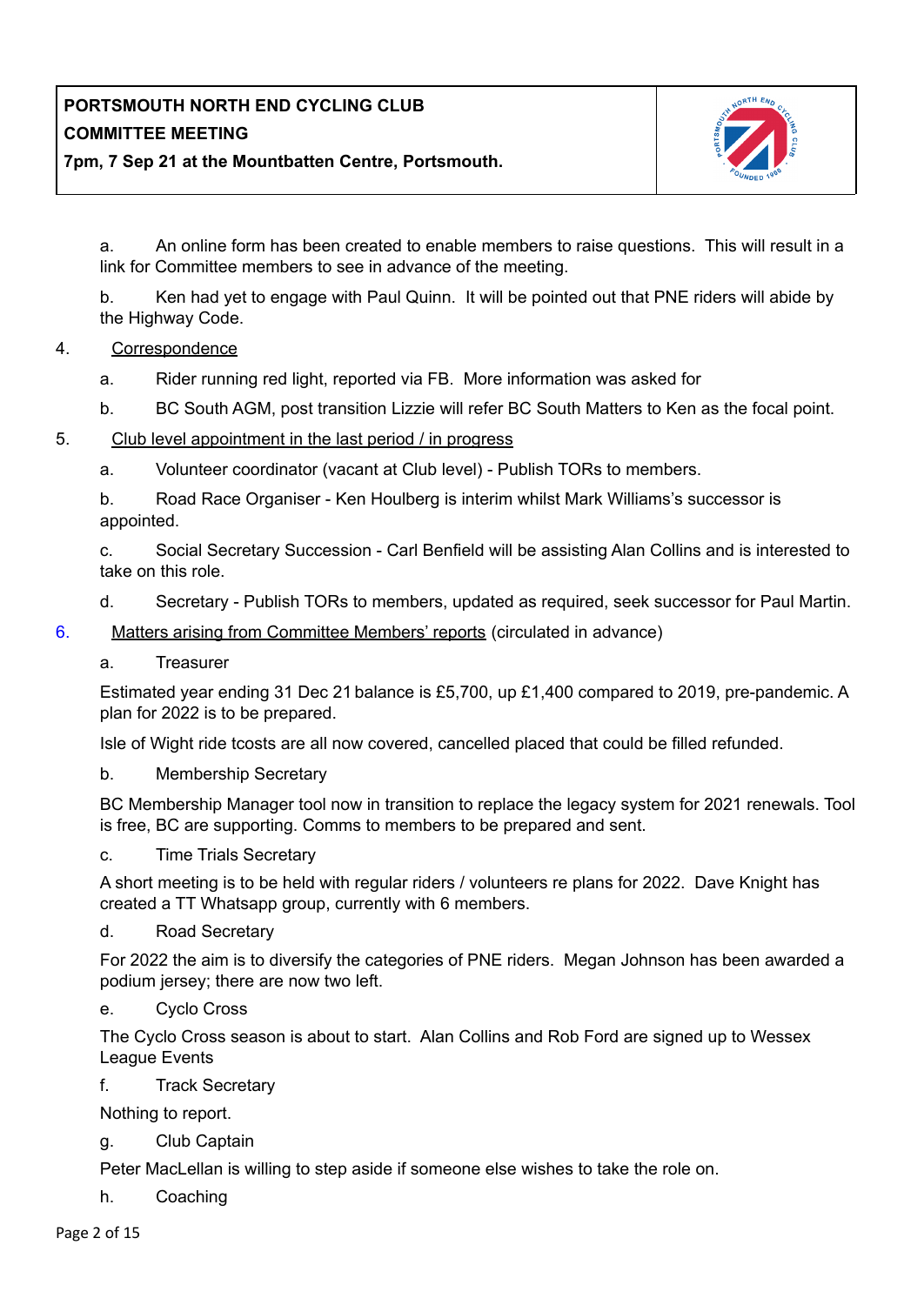

Position vacant – no report.

i. Media and Public Relations Officer

Instagram: 39 more followers since the last report. 5,500 accounts have now been reached.

Facebook: 472% growth in reach to others. This was gained by spending just £20 on promoting the Club on FB.

Twitter: Ownership needs to be transferred from Mark Williams to Ben Allen.

Posters have now been put up in local businesses within and out-with the city limits. It was noted that the kit is our greatest advert.

Portsmouth News, BBC South, IOW News Cycling Weekly,

j. Club Kit Provider

The clothing sale went well. It was noted that only three riders in the IoW ride were *not* in PNE kit!

A representative from Nopinz is to quote for new Club kit. A supplier with shorter lead-times is required

The Committee agreed to implement a Crash Replacement Policy pilot scheme as a benefit to members, to be applied retrospectively from 1 Jan 21. £300 for 2021 and £300 for 2022. Terms will be communicated to members. The scheme will expire at the end of Sep 22. The Committee will review the scheme mid-2022.

k. Social Secretary

A new base is to be provided by Victory Trophies for the Hardesty Cup.

The 2020 cup winners will be presented with framed A4 photographs of them holding their trophies.

l. Welfare Officer

There are no issues. Some of the riding on the Social Group on the IoW is a cause for concern, however. It would be well worth taking time out at coffee stops to explain a few tips.

Greg Mitchell (ex-member) has been in touch as his son wishes to race; he is already being coached at the Southdown College sessions.

## 7. Agenda Items

a. PNE@125 - "where we are today" (sub-committee). The sub-committee to summarise Step 2 and publish to members. Next phase Step 3.

b. 2022 Annual Budget (Ray Gregory). Not covered due to time constraints

c. Annual Prize Presentation (Alan Collins). The Committee agreed to hold the prize presentation on 27 Nov 21 from 6pm onwards at the Mountbatten Centre. Alan to convene a sub-committee to organise. Focus is on a high quality, inclusive event.

d. Annual General Meeting (Paul Martin). These will be hold two hours before the prize presentation i.e. @ 4pm on 27 Nov 21 at the Mountbatten Centre. Paul will coordinate preparations and comms to members / committee. Members to note that the AGM is open to PNE members only, although immediate family members are automatically classed as Associate Members by default. Only Full members may cast votes.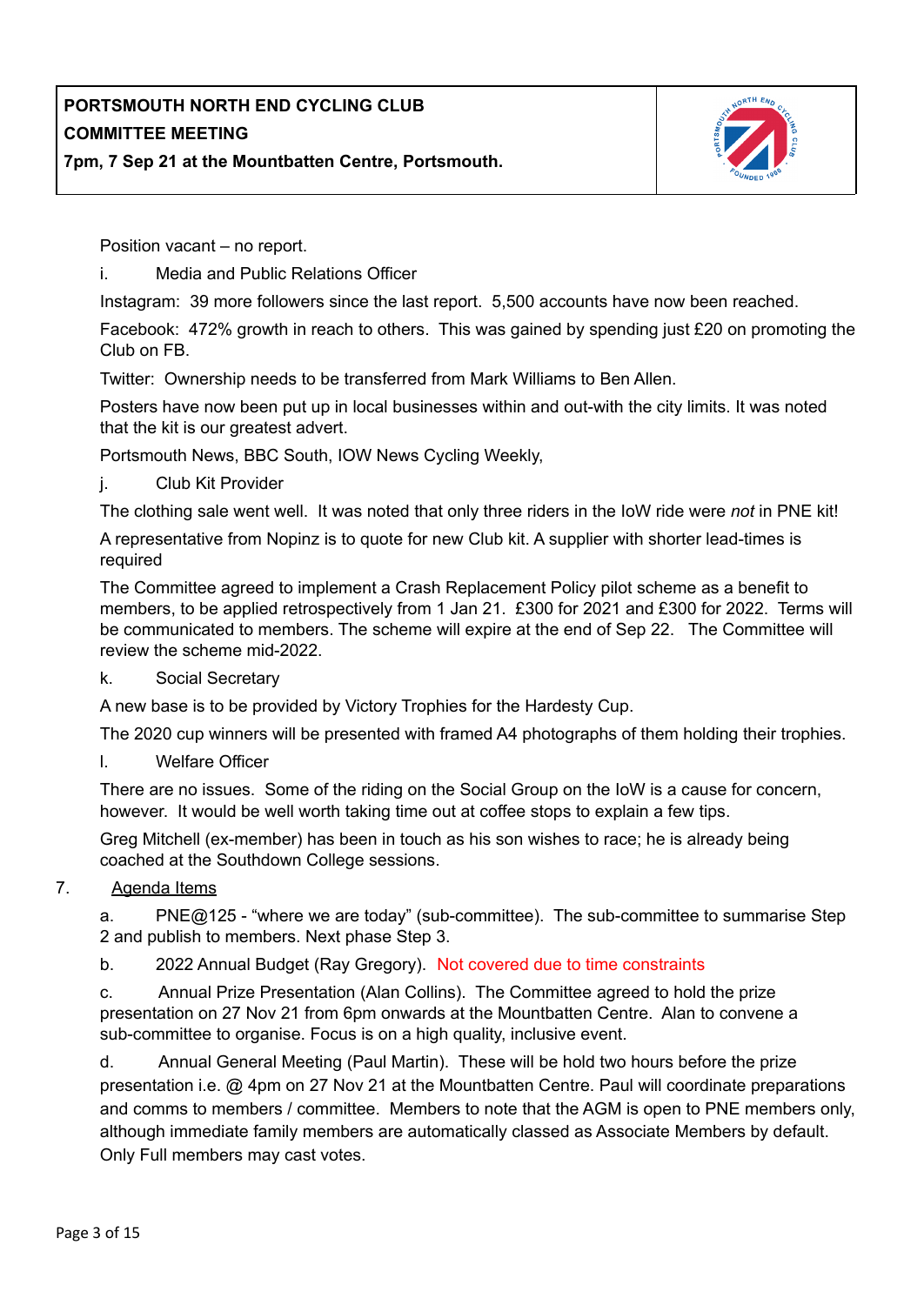

**7pm, 7 Sep 21 at the Mountbatten Centre, Portsmouth.**

e. Hambledon Greening – 11<sup>th</sup> September (Ken Houlberg). This was for info only; Ken will organise with a limited number of PNE giveaways available.

### 8. Any other business

a. Evaluation trial of online payment solution. Not covered due to time constraints.

9. Date of next meeting

Committee meeting dates:

11 Oct 21 - Mountbatten Centre, agenda to include

2022 Annual Budget (Ray Gregory).

Decision - Evaluation trial of online payment solution

15 Nov 21 - Mountbatten Centre

27 Nov 21 – AGM, followed by Annual Prize Presentation.

Provisional

The meeting concluded at 9.30pm.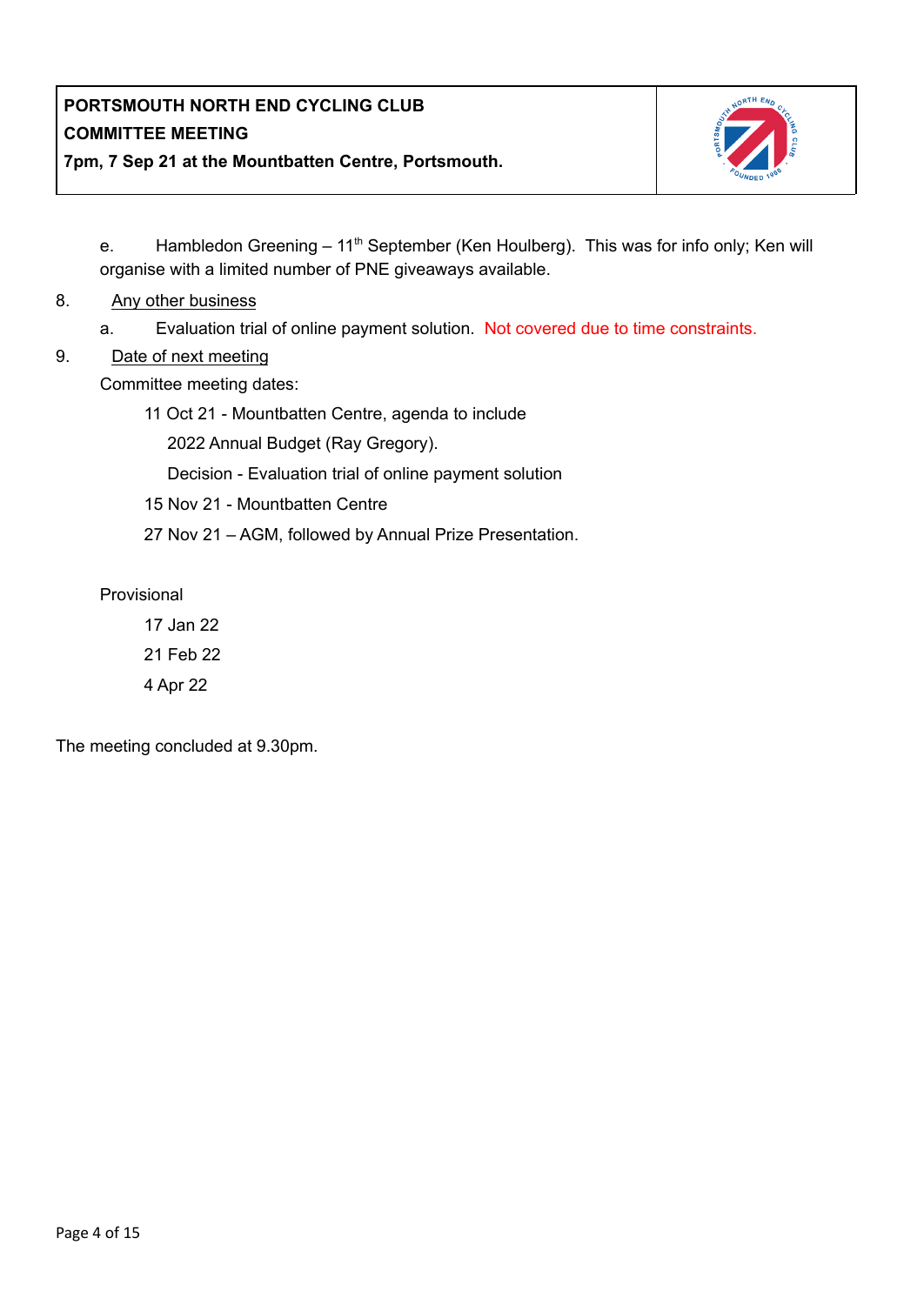

## **Committee Reports in the period Vice Chairman, acting "Report"** (Period 9.7.21 to 27.8.21) **, Peter Mac**

### **Handover**

Handover from Graham completed. (Appreciation to Graham).

BC Dashboard set up, Go Ride Clubmark renewal YE. Call with BC South mid Sept.

Ride Leader updates to Cycling UK delegated directly to the Club Captain.

Membership admin under interim solution due to issued with admin account, payment etc..

Call with Matt Puddick - Matt is unable to complete L2 due to change in personal circumstances. Matt will cancel and request a partial refund.

### **Committee support**

Minutes and comms issued to all members (increasing bugs in period).

Budget structure brainstormed with Treasurer (as input to 2022 budget prep).

Legacy system interim mode, email history info lost,not been recovered, bugs, errors, deletions, etc on the email to members system. "system fragile/ do not modify. Transfer stable solutions.

[info@pnecc.co.uk](mailto:info@pnecc.co.uk) email introduced as best practice approach. Ownership -> media (Ben).

## **Committee appointments**

Support to new membership secretary to enable Membership emails, newsletter, full admin control of membership data. (retire obsolete, fragile legacy solution).

- Candidate search for coaching meeting with BC and BH Live to understand local roadmap.
- Need identified to fill the volunteer coordinator.
- Support provided to Ben A to get web menu to "early draft" ready for page owner briefings.
- Club System support for C Panel & WorldPress will be sought.

## **Introduction - BH LIve and BC South**

Mtg with BH Live following intro by BC South. Both wish PNE to be an active stakeholder in the Local Collaboration Network: actors with trusted links that support cooperation and growth of cycling. Roadmap mtg 17th Sept. Quck wins: offers for space to se for activities, events. BH Live are already referring riders to PNE from their BH Live grass roots summer programme. BH Live strongly support the club as a Cycling Track Key user and stakeholder. Quick wins decions. Develop MtBatten as the club hub, regular Saturday user.

## **Club Development - on track vs the plan**

Kick-off communication issued to members

Step 2 "where are we" fact find + round table workshop, 25th Aug. Inc input from BC South. The step 2 interim report issued for Committee validation.

## **Next month**/ **Support needed (not committee)**:

- Clarify the AGM prep sub-committee and mobilise to cover and prepare.
- Clarify the AGM election prep with secretary and current position holders.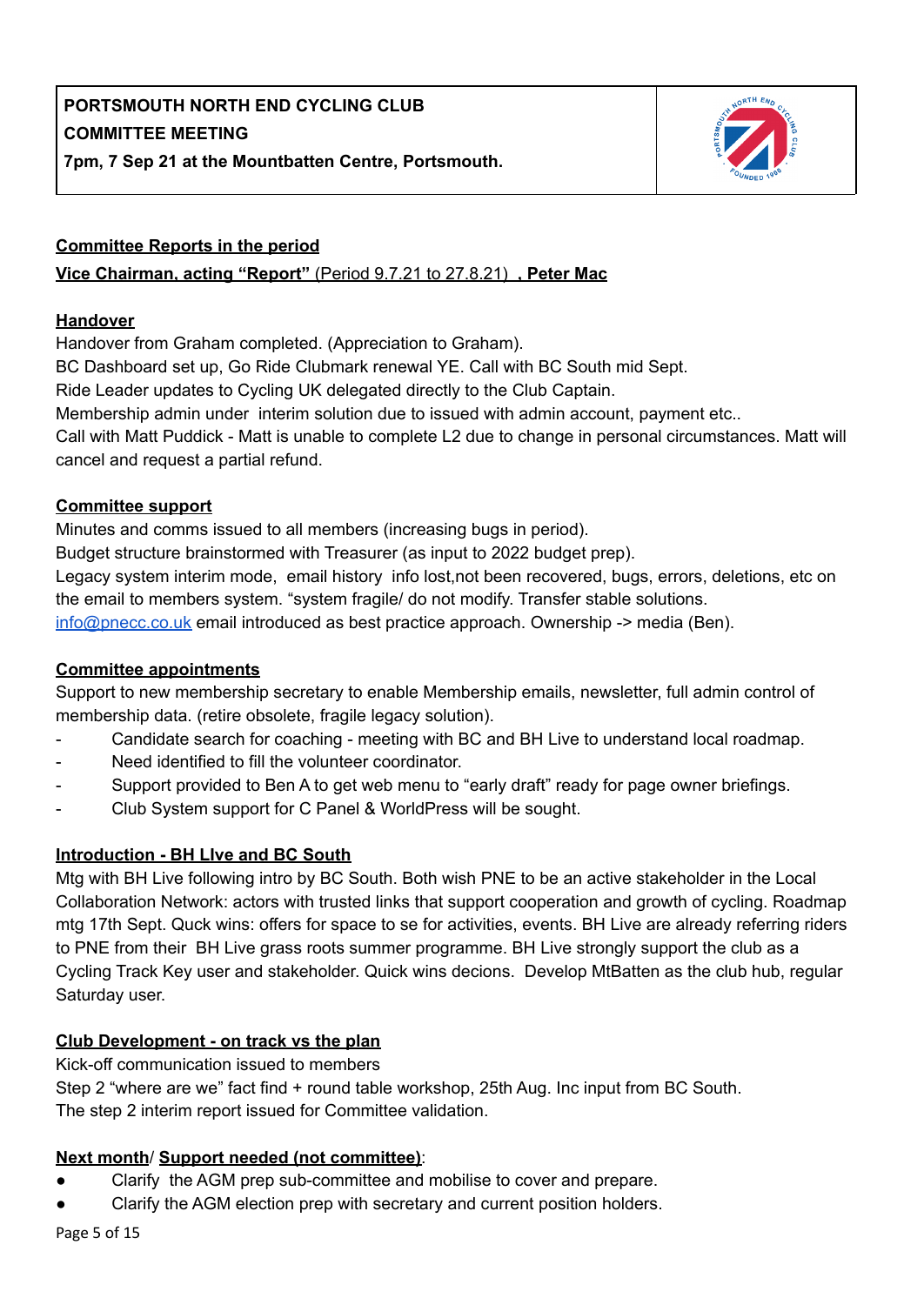

- **7pm, 7 Sep 21 at the Mountbatten Centre, Portsmouth.**
- Confirm Committee dates and venues to YE and for Qtr 1.
- Complete the 2022 Chairman Budget Inputs (Planned receipts & expenses).
- Meeting with coaching staff and stakeholders, capture the coaches needs feedback.
- Seek and appoint a Volunteer Coordinator, promote/ fill volunteering opportunities.
- First round 2022 fee proposal and cost breakdown.

### **Treasurer – Ray Gregory**

My last report was submitted on the 12th of July 2021

- Club account balance,  $12$ th JUly  $E7,839.31$ .
- Club account balance 3rd September  $£6,522.98$  which accords with the Club Accounts.

Income since my last report totals £237.88 and includes

- £73.00 from Membership,
- £152.38 from clothing sales
- £12.50 in receipts for theAnniversary Isle of Wight trip.

Expenditure since my last report totals £1,554.21 and includes

- £85.00 renewal of the Club's Cycling UK membership.
- £30 refund of one rider road race entry
- £715.54 purchase of ferry tickets for the IOW Anniversary trip,
- £306.17 2020 season Trophy engraving.
- £365.00 Trophy repairs in accordance with the Social Secretary's report.
- £35 Mountbatten room hire re September Committee Meeting £35.00
- £17.50 publicity poster printing/

With regard to the IOW Anniversary trip;

- £896.74 -Wightlink ferry tickets purchased (less-£181.20 the balance of this expenditure being met by cash collected by the Club Captain)
- £262.30 expenditure for coffee and cakes 'on the day'.
- The Club's contribution to this event is therefore c£520 or c£9 per participant.

The Club will also incur CTT affiliation Levies at the end of the season which will be met from TT receipts.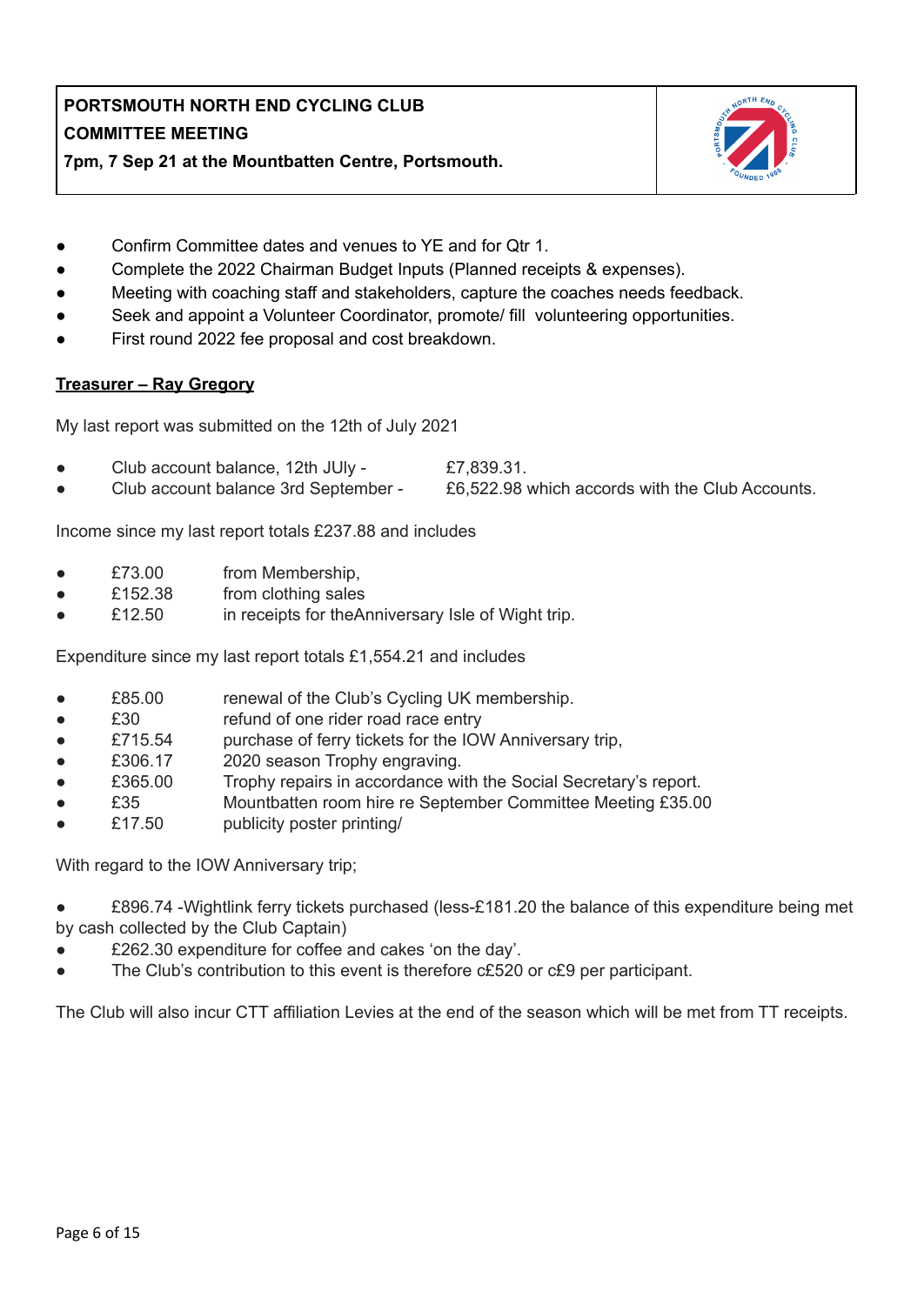

### **Membership Secretary report: Lizzie Jenner**

Membership is currently: 5 life-members ; 152 Members (nett + 5 in the last period, 1 leaver)

|        | <b>Tota</b> | <b>Adult FULL</b> | <b>Associate</b> | Youth | Junior |
|--------|-------------|-------------------|------------------|-------|--------|
| Male   | 131         | 116               |                  |       |        |
| Female | 21          | 15                |                  |       |        |

When a member joins I am sending out an e-mail to committee members & the "New Member Introduction" form.

Handover complete inc BC Dashboard handover . I am using an old account & spreadsheet as system can't be updated. Membership Payments now made directly to PNECC club account.

Since taking on the role of Membership Secretary I have spent time trying to familiarise myself with how things are currently working, learning names and finding my way round as well as looking at the way forward with British Cycling. There is much to be learned!

I propose to replace the current system/ interim account and spreadsheet with the BC Membership tool. Using the BC system will be simpler and more efficient and will allow us to run the club from one easy location. The BC tool is available now , working, configurable and supported with training. I have prepared the transition from the old system to the new British Cycling Club Membership Management Tool Template

In addition Club officials who access this dashboard that have active British Cycling membership will be able to send emails to the club or individuals, the create of newsletters, the club can also manage subscription renewals,

This is the link to the Club Management Tool – User Guide from BC, which will give you an overview of what functions are available and how to use them: **Club [Management](https://www.britishcycling.org.uk/clubs/article/20121115-club-static-Club-Management-Tool-FAQs-0) Tool FAQs [\(britishcycling.org.uk\)](https://www.britishcycling.org.uk/clubs/article/20121115-club-static-Club-Management-Tool-FAQs-0).**

#### **Planned activities for the next month:**

#### **2022 Subscriptions and Categories**

I would like confirmation of the 2022 subscription amounts & categories. I have looked at other cycling club and list below the subscription types available and current subscription costs:

| <b>PNECC</b><br>$\bullet$<br>$\bullet$ | Adult - Full member - £24<br>Associate member (second claim) - £18<br>Junior U18 - £10<br>Youth U16 - £1 |
|----------------------------------------|----------------------------------------------------------------------------------------------------------|
|----------------------------------------|----------------------------------------------------------------------------------------------------------|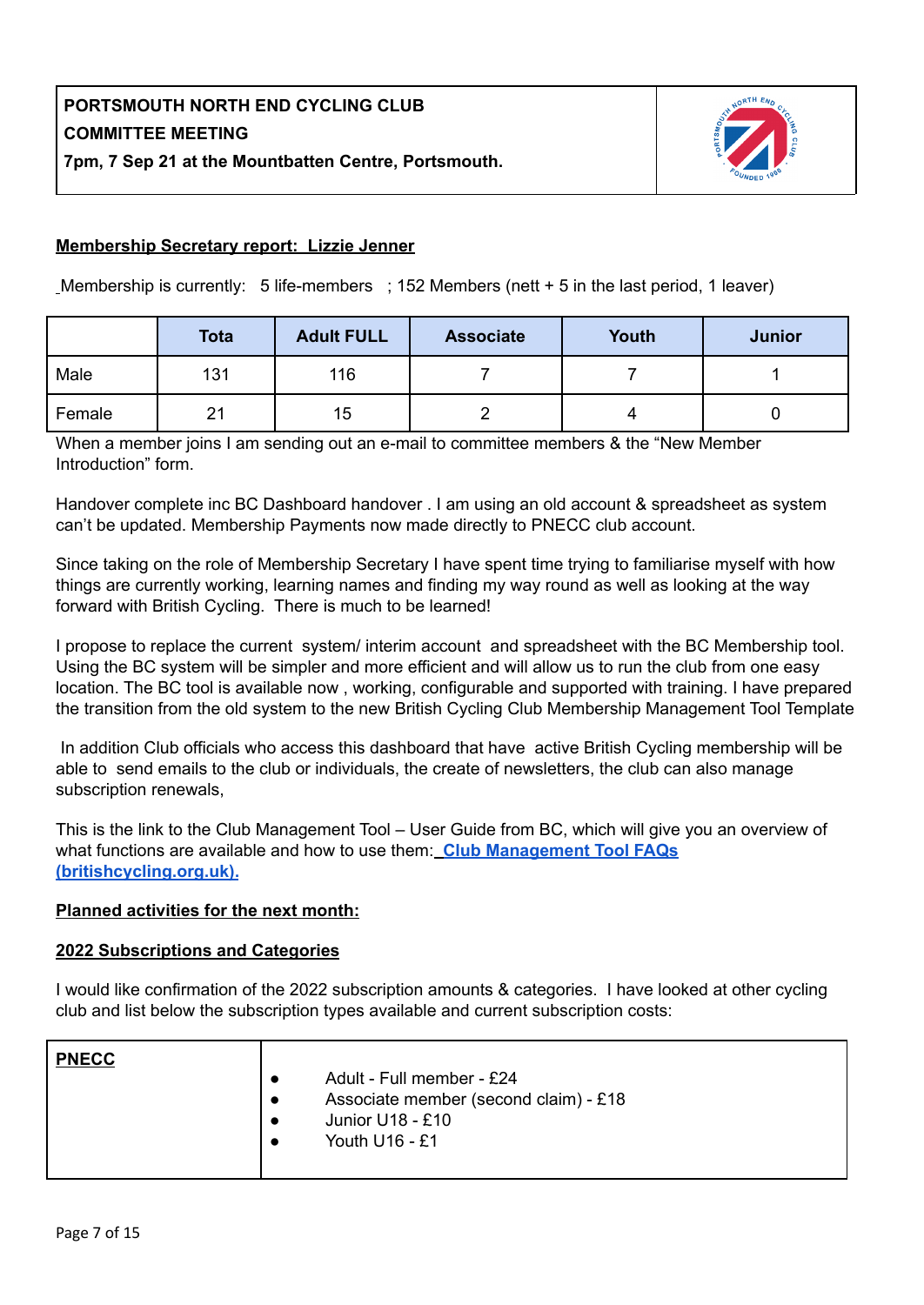

| <b>Brighton Mitre:</b>                                                              | £20- no concession                                                                                                                                                                          |
|-------------------------------------------------------------------------------------|---------------------------------------------------------------------------------------------------------------------------------------------------------------------------------------------|
| <b>South Down Velo:</b>                                                             | $£25 - no$ concession                                                                                                                                                                       |
| <b>Fareham Wheelers: all</b><br>plus £1 admin fee (to<br>cover use of BC<br>system) | - Full member £25<br>- Associate (social, no riding) - £10<br>- Second claim £20<br>- Pensioners (over 60s) £20<br>- Student/unemployed - £10<br>- Junior $166-18-310$<br>- Youth U16 - £10 |
| Sotonia                                                                             | $- E20 -$ Adults 18 - 60<br>$-£10 - Over 60s$<br>$- E2 - U18s$                                                                                                                              |
| Poole Wheelers: all<br>plus £1 admin fee (to<br>cover use of BC<br>system)          | - £30 Family (2 x adults plus children up to 18)<br>- £20 Senior 19-120<br>$-$ £10 Youth 0-16<br>-£10 Junior 16-18-<br>£5 – Second claim $0 - 120$                                          |

The profile page from Poole Wheelers shows information about joining the club which is well presented and easy to follow. **<https://www.britishcycling.org.uk/club/profile/1260/poole-wheelers-cc>**

### **Migrating subscription payment to the BC system will entail an additional £1 per member admin charge.**

**Currently: B**C system is maintained/ supported, free and ready now. Can be up and running in 2 weeks with the transfer complete ready for renewal season. It is not possible to manage renewals efficiently as is.

## **Plan to October:**

1. Review and make any updates to membership date, critically emergency contact information, and contact number (a few records are out of date.)

2. Prepare decision on end to end membership payment for 2022.

○ "End to End" Payment via BC membership manager is an option ready. (3 days to set up). I would prefer this approach to be available for 2022. There is a cost of £1 per member to renew. (The system is ready).

○ Otherwise an online payment option for members that allows easy membership invoicing/ payment confirmation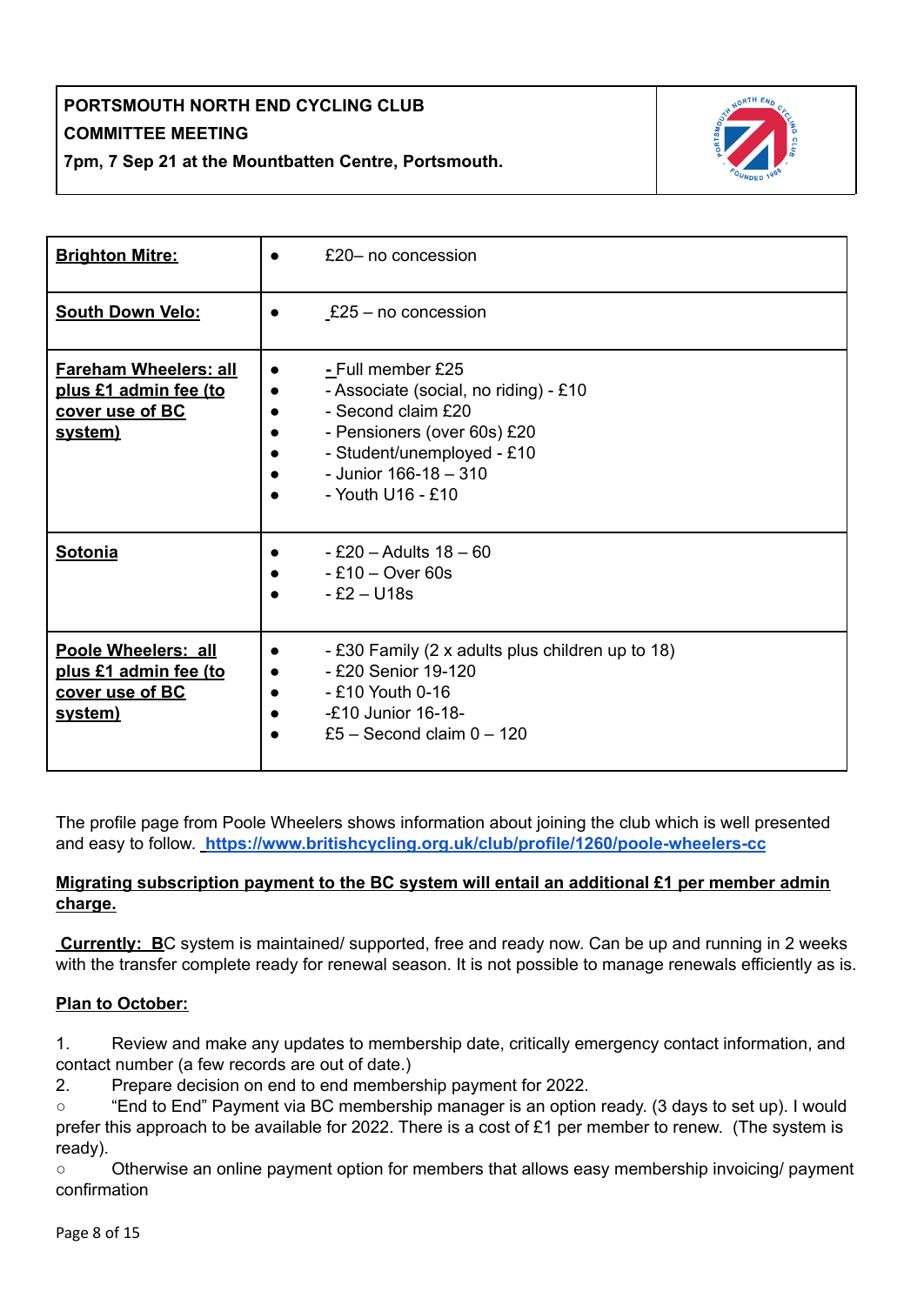

3. Review and propose membership types with BC to align with our goals, increase junior youth and women membership. i.e. family/ couples membership for 2022.

4. Potentially set up all committee on BC Dashboard with "email to members permissions". Retire the old email distribution solution.

### **Road - Ken Houlberg**

'As this year's season begins to draw to a close, the PNE RT has been active and successful in delivering results for our riders proudly wearing the distinctive PNE colours. Recent highlights of the men's team saw the execution of exciting team tactics at the final event of the Mountbatten track series on Wednesday evenings with Rob Ford, Gareth Fiford and Tim Lawn working well together to put the Cat 3 field under considerable pressure. 2022 will see the development of these tactics to preserve our attacks to maximise surprise and deliver more podium results. That said, Gareth, usually towed around by Rob, finished well in the points and Tim's powerful attacks were always exciting to watch. While Si Littler unfortunately finishes the season injured following a wedding injury, he showed great promise across many Cat 3 races to indicate potential for greatness in 2022. He and Tim were worthy recipients of a PNE podium jackets this year to join the others in the team already wearing this prestigious PNE attire.

The women's team have been equally active with representation in most of the local races. Megan Johnson, has raced consistently well and developed as a racer to watch with strong early pushes showing 2022 promise as her endurance builds. Megan raced fantastically well at last Saturday's Southampton criterium, leading the women's Cat 4 race for two of the early laps and getting noticed before fading a little towards the end. Her efforts over the season have rightly qualified her for a PNE RT podium jacket which was presented to her at Southampton.

In both mens' and womens' racing it would be remiss not to point out the successes of our affiliated racers. Jess Finney is consistently racing for Cams Basso both nationally and internationally, gaining some tremendous results. She finished second at Southampton criterium and is now the regional criterium champion. Not bad for someone who was riding with the sporty group on Sundays only 3 years ago! Jess is also keen to support our women's racing team more directly, using her experience and qualifications as a personal trainer and nutritionist. Matthew Houlberg is currently racing for Meudon Pedal Heaven and has competed in the two national A races this year (Lancaster and Ryedale, finishing 30th and 31st respectively). This light hillclimber has the national road race and national hill climbing championships to come this year, but is well placed for success in 2022 and, hopefully, a UCI team placing. Matty remains tied to his PNE roots and is frequently seen on the Wednesday and Friday Woodies and Rake rides for 'zone 2' training!

Southampton Criterium, held on Sat 4 Sep 21 also provided an opportunity to pitch the great looking PNE gazebo in the heart of Southampton city and the criterium event village. I had many positive comments from cycling enthusiasts on how great our logo looked and the gazebo also became a magnet for some of the top elite racers closely associated with PNE to warm up. We must use this great asset more often and the Hambledon Greening festival on 11 Sep, to which PNE have been invited to have a stand to promote a sustainable pastime, is the next good opportunity.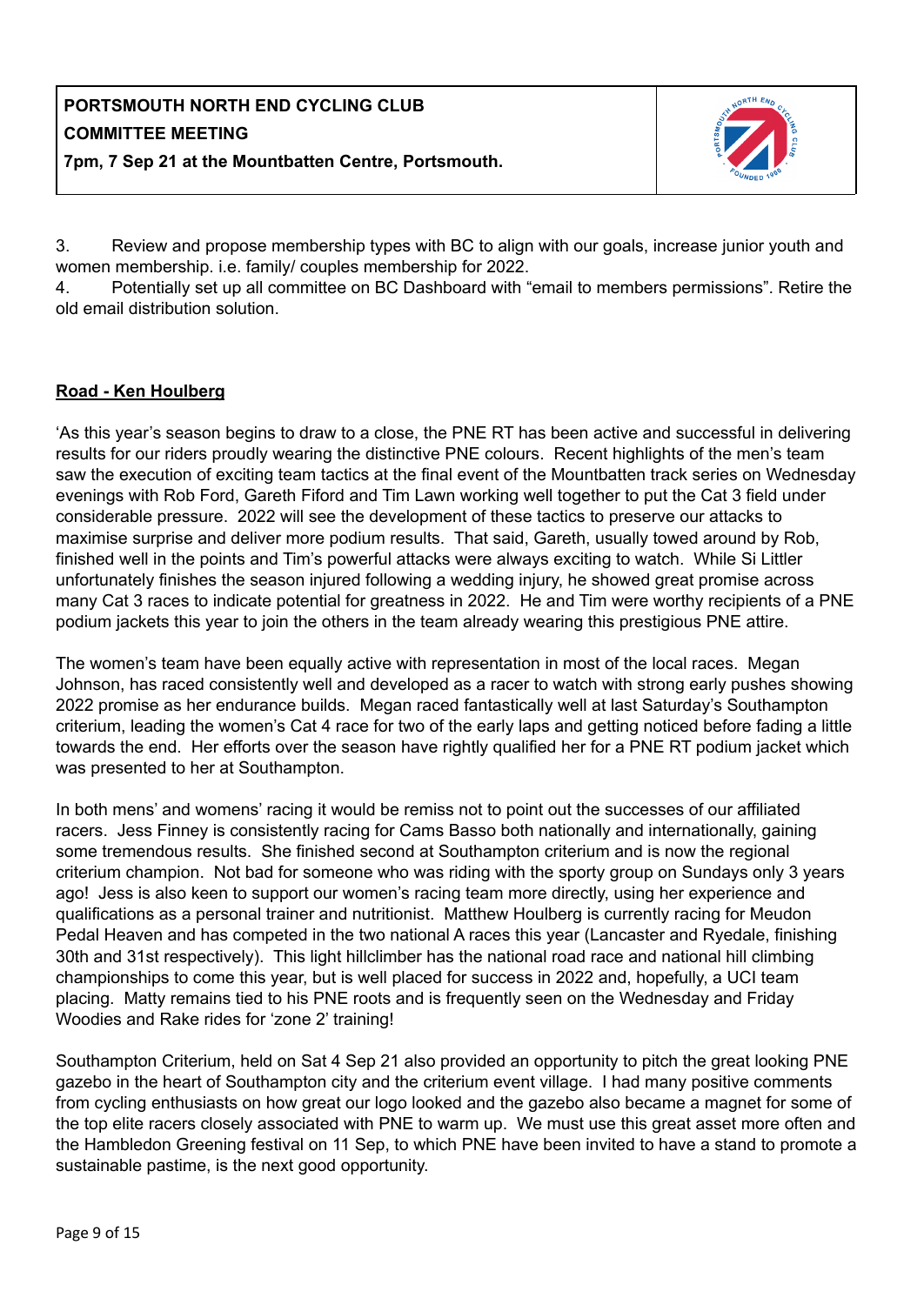

How can we do more in 2022?

2021 has been an odd racing year with the race calendar starting late because of the pandemic and the number of races, especially on the road, being limited. Mark Williams' organisation of the PNE Road Race in June was a great success and this responsibility will need to pass to someone else in 2022 as Mark hands over the batten. The event is a fantastic advert for the club and really places PNE regionally.

Race calendar. For 2022 we will develop a PNE race calendar that can be shared online for racers and supporters alike to have view of the races at which we have representation. Quite a few members would wish to support and this visibility will give the RT more visibility within the club and may help encourage more to race

PNE Road Race. The organisation of this event needs to pass to a new volunteer under the supervision of Mark Williams.'

#### **Timetrials, David Knight**

In the coming weeks I will invite the Time Trial volunteers and participants to a meeting or zoom to finalise the 2022 proposed programme. The objective being to implement an inclusive programme that meets the needs of the members, The proposed 2022 programme is explained below.

#### **2022 club TT's**

The plan is to get back to Wickham community centre. Volunteer update

Train Neil Panter up as a timekeeper.

Utilise: Kevin McTaggart, Steve Went, Steve Hutt, Alastair Letchford, Simon Littler, Alan Cockram, (and the regulars of course) who have all kindly offered to help.

Next year's courses will be very similar. I suggest that we change the 10m fixed gear over to Funtington P841-10 and maybe bring back one A32 course (P824-10) so our calendar is a little less repetitive.

#### **2022 open TT** - I propose the P821c-25

Wickham - A32 to Corhampton roundabout - first left to Bishop's Waltham B3035 - last exit on roundabout back to Corhampton roundabout - last exit back to Wickham cross roads - left to Southwick- finish just before west street, Southwick. see this link for details:

[https://ttresults.co.uk/club-courses?wdt\\_column\\_filter\[0\]=17&id\\_course=17](https://ttresults.co.uk/club-courses?wdt_column_filter%5B0%5D=17&id_course=17) course record: 55:35 Garry **Chambers** 

Pros: It's an existing CTT course, we can use Wickham community centre as a HQ, its local, our riders are familiar with TT riding on most of the course, it was used in 2017 possibly used since then. Its 25 miles and should not put off riders by being too hard.

Cons: its not a PB setting course or a sporting course, somewhere in-between, on busy'ish roads with not a very good surface.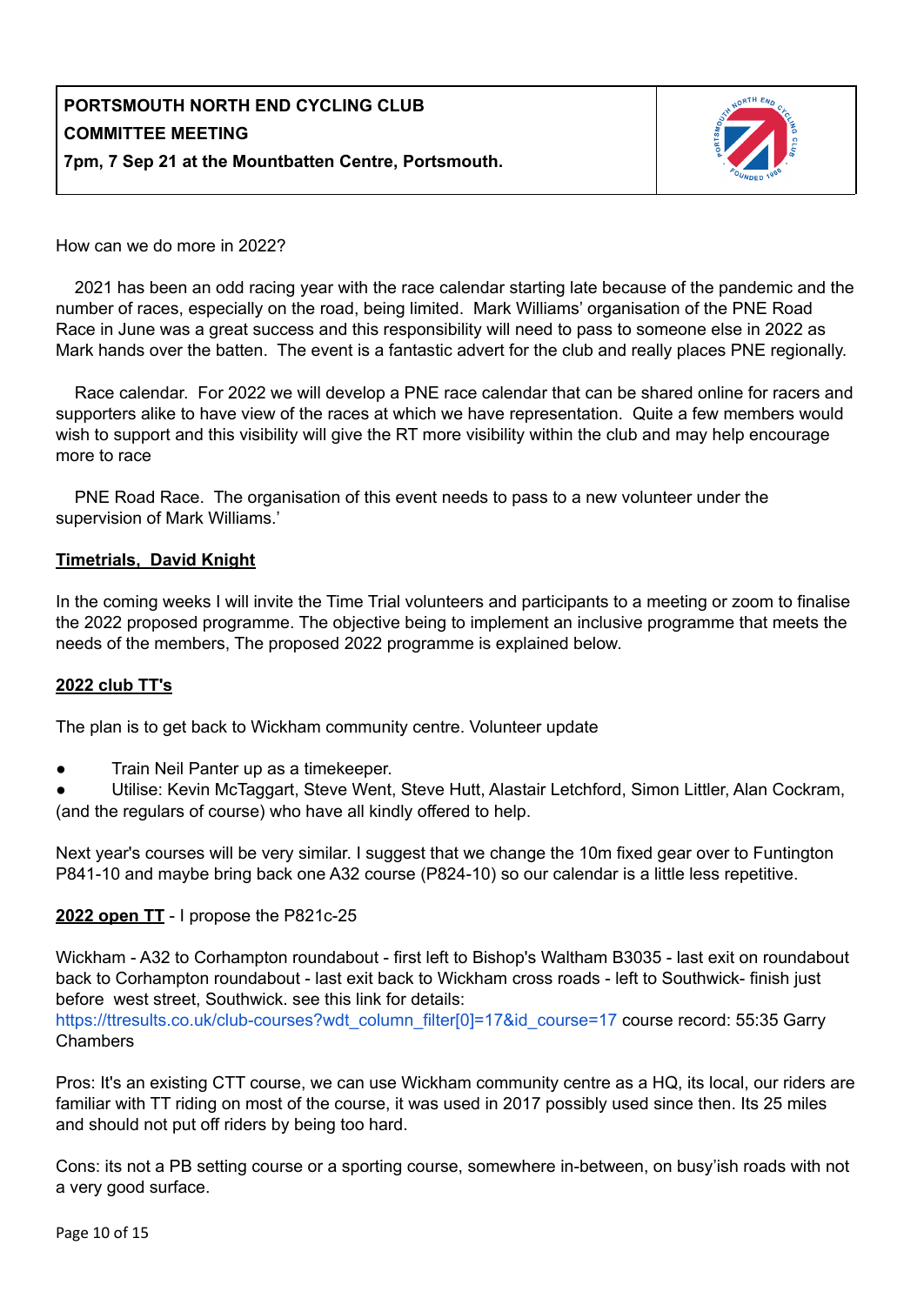

**The hill climb** - will be on a Sunday before the start of the club run.

**Our 2 weekend TT events -** Will be on a Saturday morning so they don't clash with the club ride..

The first is the fixed gear.

● The second is the P822c-35k that was last used for the PTTL and had 4 participants last time we ran it.

**2022 Portsdown Time Trial League -** I will give the PTTL one more chance but if we don't get buy in from other clubs or riders I am going to drop it.

**2022 Pre-season Training -** I'm thinking of promoting some pre season training for 2022 by offering a prize, maybe free coffee and cake on club run, for fastest PNE rider over a predefined Strava segment, one each week for six weeks from first of March to mid April.

### **CX - Alan Collins**

**Wessex Cyclo-Cross League** - Calendar of 13 events for the forthcoming season.

- Starting on 12/9/21 with the Fareham Wheelers event near Romsey. The calendar is attached.
- Affiliation of PNECC to the league is in place.n, (the abandoned 2021 series fee has been carried over.)

Posts on the members facebook page in order to attract interest from members to compete in the league. There is interest from several members, and participation will be managed directly with those people. Rob Ford and I plan to organise some gravel rides to try and build a CX group.

**Cx Coaching** - Gordon Richardson has committed to providing CX coaching sessions, but unfortunately the first one last week was poorly attended (1 rider, that being myself!) The next will be more widely advertised. Gordon is willing to adapt the training, and will contain general fitness elements for all comers.

### **2022 CX Budget**, financial expenditure: £240

- £40 Affiliation to Wessex CX League
- $£200 Net$  Club Subsidy towards hire of coaching facility for members coaching sessions

### **Track Sec Report. – Alan Collins**

**Racing -** There have been no PNE members that have competed in track events this year. There have been no track coaching or training session this year.The series of Omega RC events at the Mountbatten Centre did not take place.

There are plenty of Track events/leagues advertised on the BC events webpage for the next 4 months, with the most local being in Reading.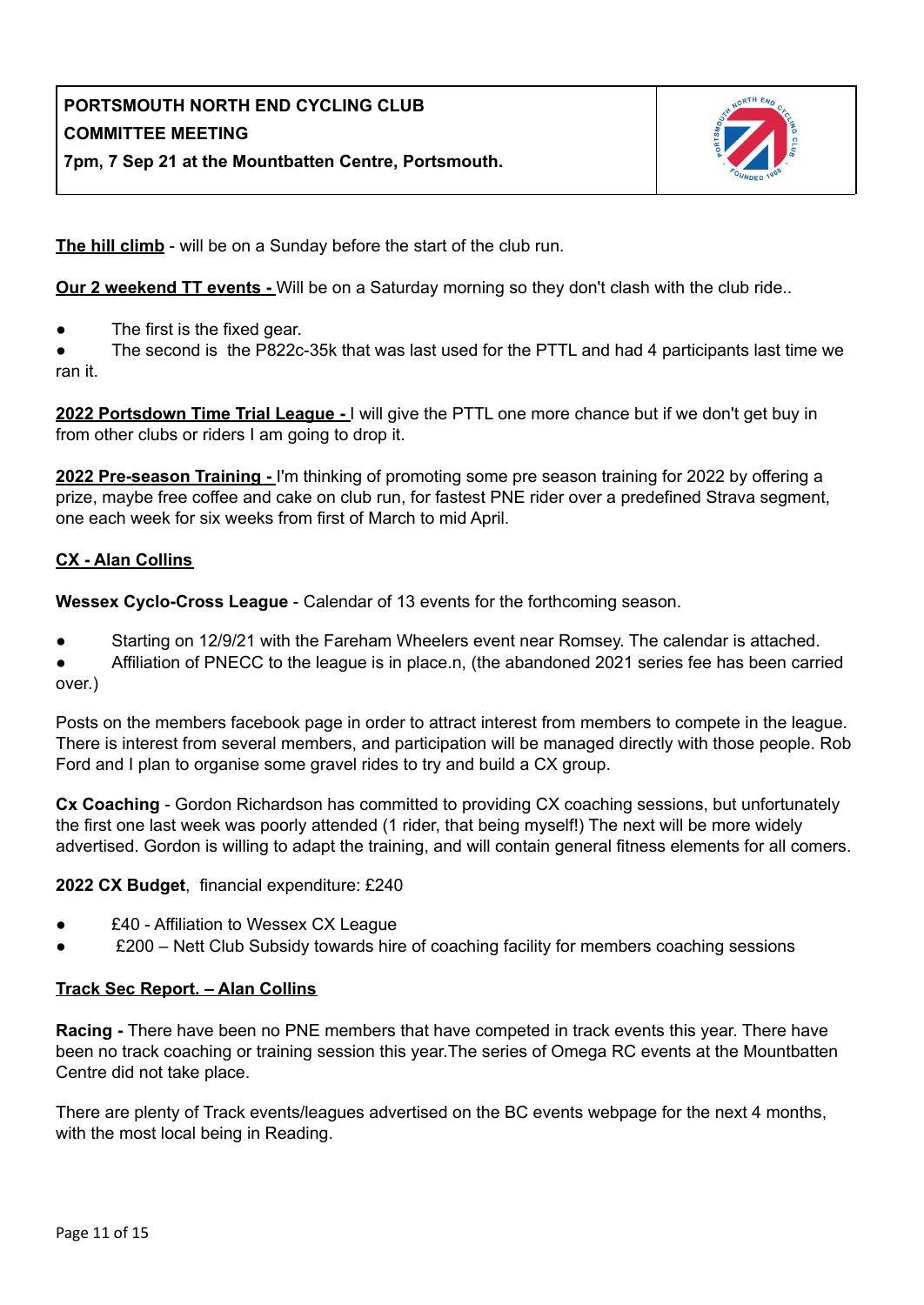

Track Annual Budget expenditure : £200 – Nett Club Subsidy towards hire of track facility for members coaching sessions

### **Club Captain, Peter Mac**

**Club Captain "Report"** (Period 9.7.21 to 27.8.21) Club rides are "Together again" post lockdown, meet @The George @The same cafe

**Ride Leaders** (Update to Cycling UK now being managed directly by Captain.) 1 inter leader added, 1 gravel leader re-added. Cover managed through Holiday period, thanks all.

### **Club ride participation** (previous period)

Total Average - 33 (32) , holiday period

- Sporty Average Group Size 5 merged with inters on 2 occasions
- Inters Average Group Size 12 (14)
- Progressive (new) 12(9)
- Social Average Group Size 6 (6)

5 Try-outs in the last period. Bring a friend has been a success. 1 adult also referred by D Swaffer, successfully & enjoyed the ride. Positive feedback from all, and by email.

- Comments "great to see so many PNE jerseys on the roads" from other members
- Trail coffee stop tryout :The George Inn Finchdean, good service but too expensive.

### **Club ride safety/ welfare**

- Sweeper approach reinforced at George and with Ride Leaders after 1 rider dropped.
- 2 unregistered tryout turning up and not providing emergency contact info. Follow up email sent to both (this risk needs vigilance/reminders from Captain/ Ride Leaders)

### **Innovation/ Improvement**

Standard Routes - slow in period, needs small focussed push to agree and publish. (best practice) & will simplify ride prep alot for all concerned

### **Next month**/ **Support needed (no committee)**:

- IOW RIde 56 participants, inc support driver.
- Volunteer coordinator, PNECC Women's ride for Autmun, priority is to "save a date".
- Support to define standard routes, simplify/ standardise ride comms to members
- Review ride "winter" groups end of Sept with CX starting, ZWIFT start in Oct. Move back to 3 groups; Social, Prog, Inter? ZWIFT Ride Leaders needed again.
- The Sunday coffee stop will be publicised for anyone to drop by meet/ chat/ catchup.

#### **Coaching - vacant (no report)**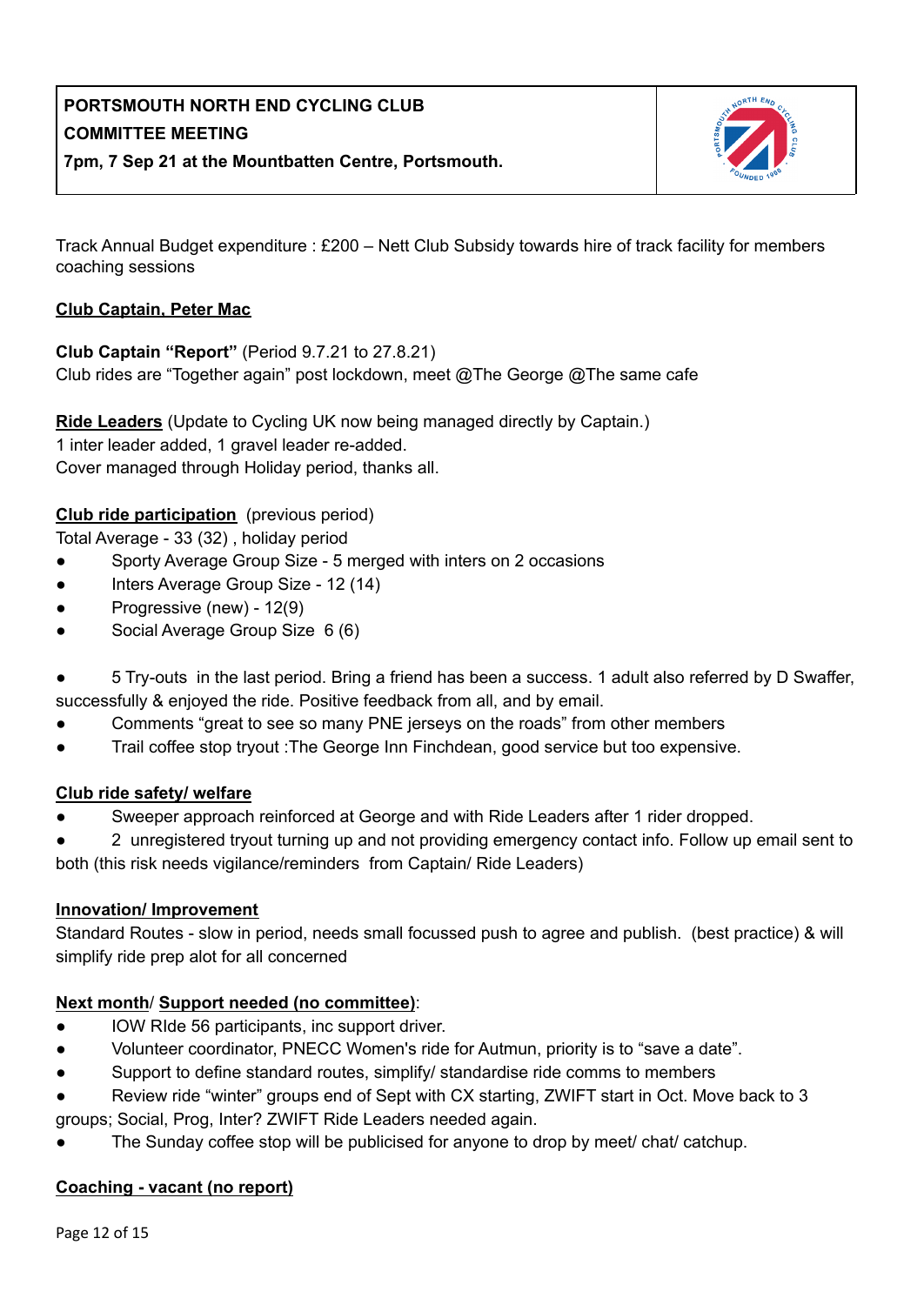

BH LIve has enquired whether the club is ready and willing to restart regular use of the track on Saturdays? Response to be prepared by the future coaching coordinator.

Discussion in the period with Graham C, Gordon and Dave S on the reimbursement of junior fees for period since June 4th. Committee support has been requested on how to proceed with the principle of "free coaching for junior members" and means to implement this efficiently.

2022 activity plan prepared as a basis for estimating. Based on regular subsidised coaching for juniors and members, compliance training support, free BC membership i.a.w. Clubmark GoRide guidance.

Clubmark Go-ride contacts informed to BC, Handover complete and next steps appt in Oct with BC South.

### **Media - Ben Allen**

- Increase in FB and Instagram engagement.
- First Instagram promotion has been successful in reaching x4 more views. Cost £20
- Twitter account transfer to complete shortly to access the PNE analytics.

121st Anniversary Press Release picked up by the Portsmouth News, very high qty for sharing. Trying to promote via an article in Cycling Weekly.

Poster campaign running in Portsmouth city and Havant Borough, 50 off provided to local bike shops, sports centres, gyms, cafes as priority. £17.50). File available for members to display in their workplaces, offered online too.

**Next Month** - Urgent topic is to complete and launch the updated website, feedback identifies this as a critical action.

Promote the Prize Giving evening as part of the organising team.

#### **Club Kit – Beth MacLellan**

Stock status

- Kalas **£581**
- Endura (old) £322 Following 50% price reduction
- Approval to reduce value of Endura kit by 50% received 1st Sept.
- Excellent response so far with 12 out of 18 items reserved and waiting collection.
- General £402
- exc
- Total £1305

Stock order - awaiting delivery

General - £450, 25 pairs ladies and 25 pairs mens socks, due in 13/9/21

Sales - Kalas sales are steady from stock. The few larger sizes which don't move, so lesson learned for restocking. Strategy going forward will be to reduce our stock holding range to Elite jersey's and lower Page 13 of 15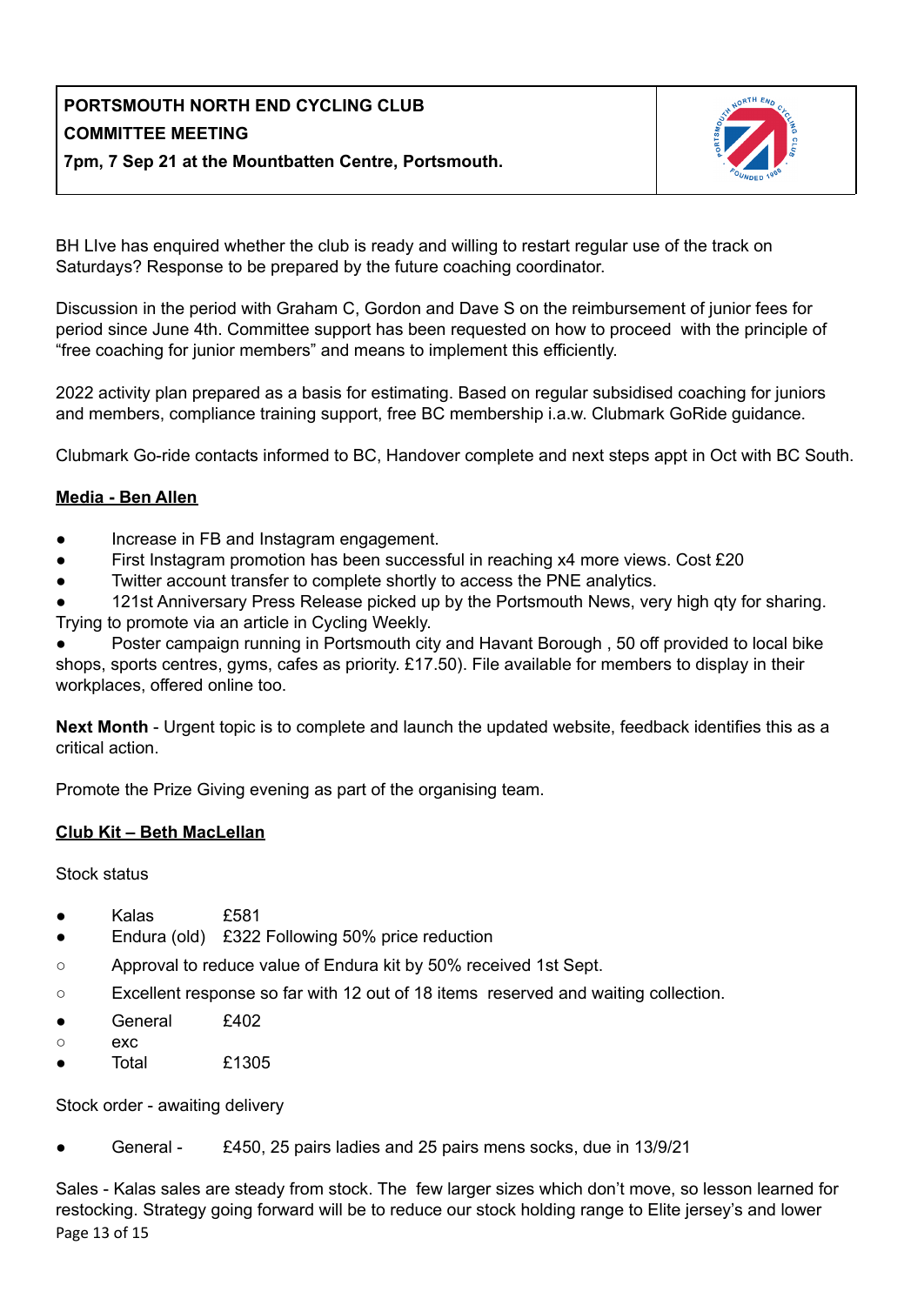

**7pm, 7 Sep 21 at the Mountbatten Centre, Portsmouth.**

value Gilet's only. Bibshorts are rarely sold from stock as most people order direct from Kalas. I will continue to hold socks and caps.

Proposals: **Crash replacement:** Awaiting approval/ feedback from committee to adopt this policy within PNECC.

The crash replacement covers members when participating in a club event, or competing in an event as a member of PNECC. Commuting is not covered by the crash replacement policy.

The Club will give a 50% discount on the replacement of any items of club clothing less than 3 years old that get significantly damaged in a crash up to a max of £75

The Club retains the right to refuse this discount if it is not satisfied that the damage was sustained in an accidental crash or if the clothing is believed to have been bought more than 3 years previously. The discount is offered on a like-for-like item of clothing.

Estimate budget provision per year for crash replacement is £300 in 2021 and thereafter.

It is proposed to allow retrospective claims for crashes that have occurred during the 121st Anniversary year as goodwill to members.

**Standard Digital Payment Solution** ; Awaiting approval/ feedback from committee to start trial/ evaluation ready for 2022.. Project team: Beth & Dave Knight. Fact find and report/ deome to the committee for Go/No.

Evaluation of [Stripe](https://stripe.com/gb%20.), a digital solution for simple, visible payments, refunds. (currently used by Wokingham cycle club). GDPR & CPI (card payment industry) compliant. Suited to low value turnover, and easy website integration.

Digital invoicing –

- Create an invoice for kit sales, a link is automatically emailed to members.
- Member opens invoice online & pays according to payment terms defined.
- A central club dashboard tracks all invoices and produces reports as required related to invoices,

providing history of sales, payments etc. Also supports

- \*Subscription and recurring payments can also be managed
- Membership fees
- Online payment for one off events
- Club shop stock sale direct payments
- Contactless Terminal payments can be managed, i.e. for coaching, time trials, pop-up event shop
- Card payment upon collection, hire equipment deposits

#### Advantages

- Standard system for multiple users with full dashboard.
- Centralfull records and reports for the club.
- Simple to use for those requesting and making payment/ refunds
- Low fees compared to PayPal & Lloyds, Secure & certified, Seamless process

### **Social Sec Report - Alan Collins**